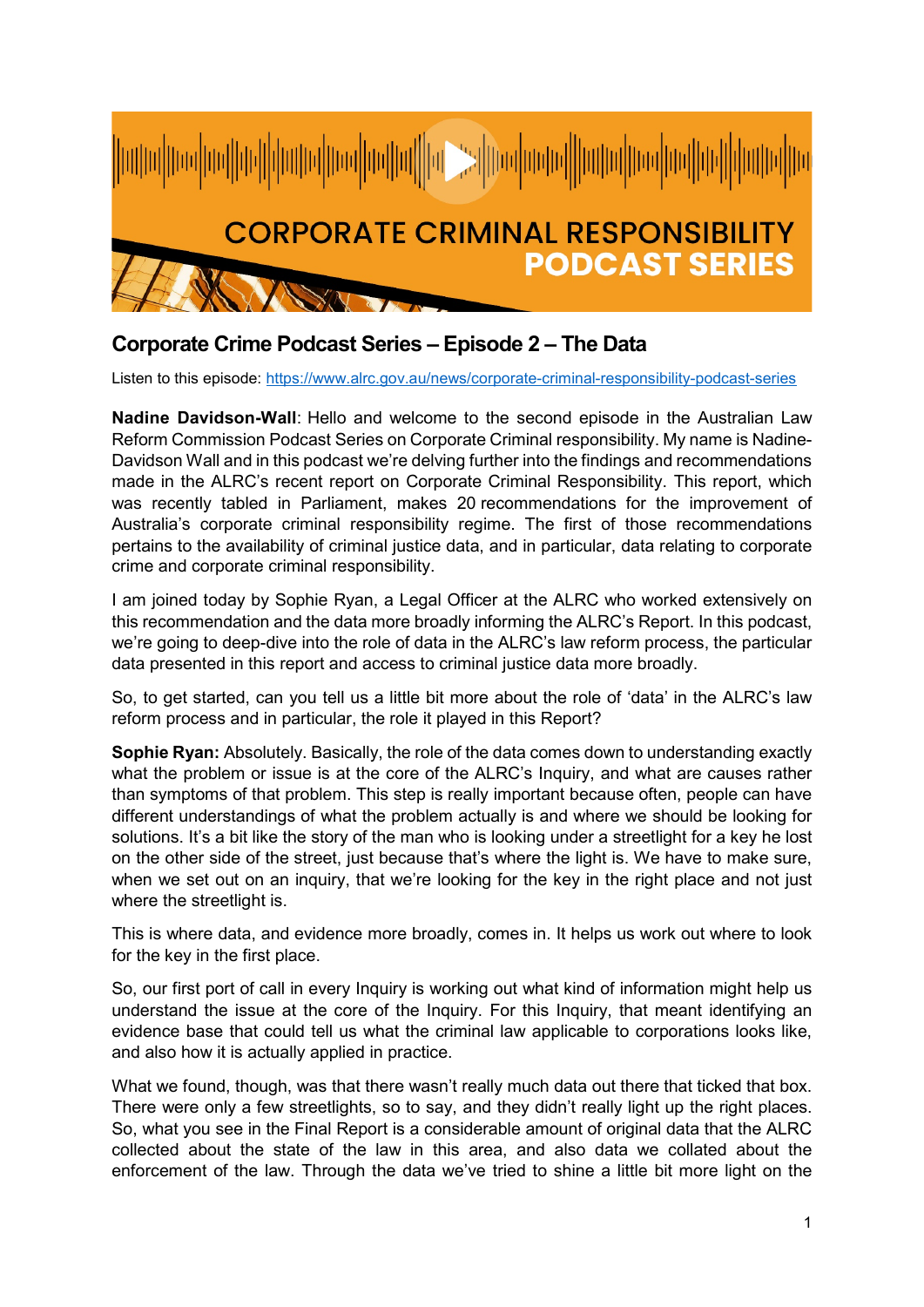problems at the heart of corporate criminal responsibility regime and in the process of doing that, mapped out where more streetlights are needed.

**NDW:** So, and one of those 'streetlights' comes in the form of a recommendation for better criminal justice data practices and policy. What exactly did the ALRC find lacking in the available criminal justice statistics relating to corporate crime and corporate criminal responsibility?

**SR:** Commentators in this area talk about corporate crime as a 'blind spot' of the quantitative research agenda. The ALRC's experiences in collecting data for this Inquiry were consistent with that observation.

In Australia, we don't have any specific national statistics on corporate crime rates, corporate crime victimisation, or enforcement action taken against corporations. The data that we do have is piecemeal and incomplete such that the data we do have largely overlooks, or at least obscures, the extent and nature of problems in this area. That reality makes evidence-based regulation of corporate conduct difficult.

**NDW:** Can you provide an example of one of the problems you identified with existing data relating to corporate crime and corporate criminal responsibility?

**SR:** We found that the statistics that are available are generally not configured to be sensitive to the unique characteristics of corporate crime as a phenomenon, and that because of that, there is some really important information about corporate crime and corporate criminal proceedings that simply isn't recorded – or if it is, isn't shared more broadly. For example, the main classification system used to categorise criminal justice data is primarily configured for analysis of crime perpetrated by individuals, not corporations. That system, the Australian and New Zealand Standard Offence Classification, is a hierarchical scheme which groups offences by divisions and sub-divisions. Unfortunately, most of the offences relevant to corporations fall within the 'miscellaneous' division of the scheme. Aggregating all of these offences in this subdivision means that we don't get to see the information specific to corporate crime and corporate defendants to the same degree that we do for individuals.

**NDW:** So considering this current lack of data, what would we find out if this data was more visible?

**SR:** To start with, failing to disaggregate data specific to corporation defendants means that we can't identify statistics specific to corporate defendants. The flow on effect is that we can't identify *trends* relating to crime committed by corporations, or the application of criminal law to defendants. It's pretty difficult to shape policy – and law – that responds to an actual problem, and not just a perceived one, without data painting a clear picture of what that problem looks like.

Relatedly, low visibility can lead to the assumption that certain types of crime do not occur or are not in need of regulation. We know that corporations do, however, commit crime. The Banking Royal Commission established clearly that significant corporate misconduct has been happening in Australia for years. Better criminal justice data and statistics would help us understand the problem and assess the existing responses to it. The ALRC's recommendation, if implemented, would help establish a pathway for collecting, maintaining and sharing that data.

**NDW:** The ALRC also publishes a substantial amount of data in this Report about the state of the Commonwealth criminal law applicable to corporations. What was the rationale behind collecting this data?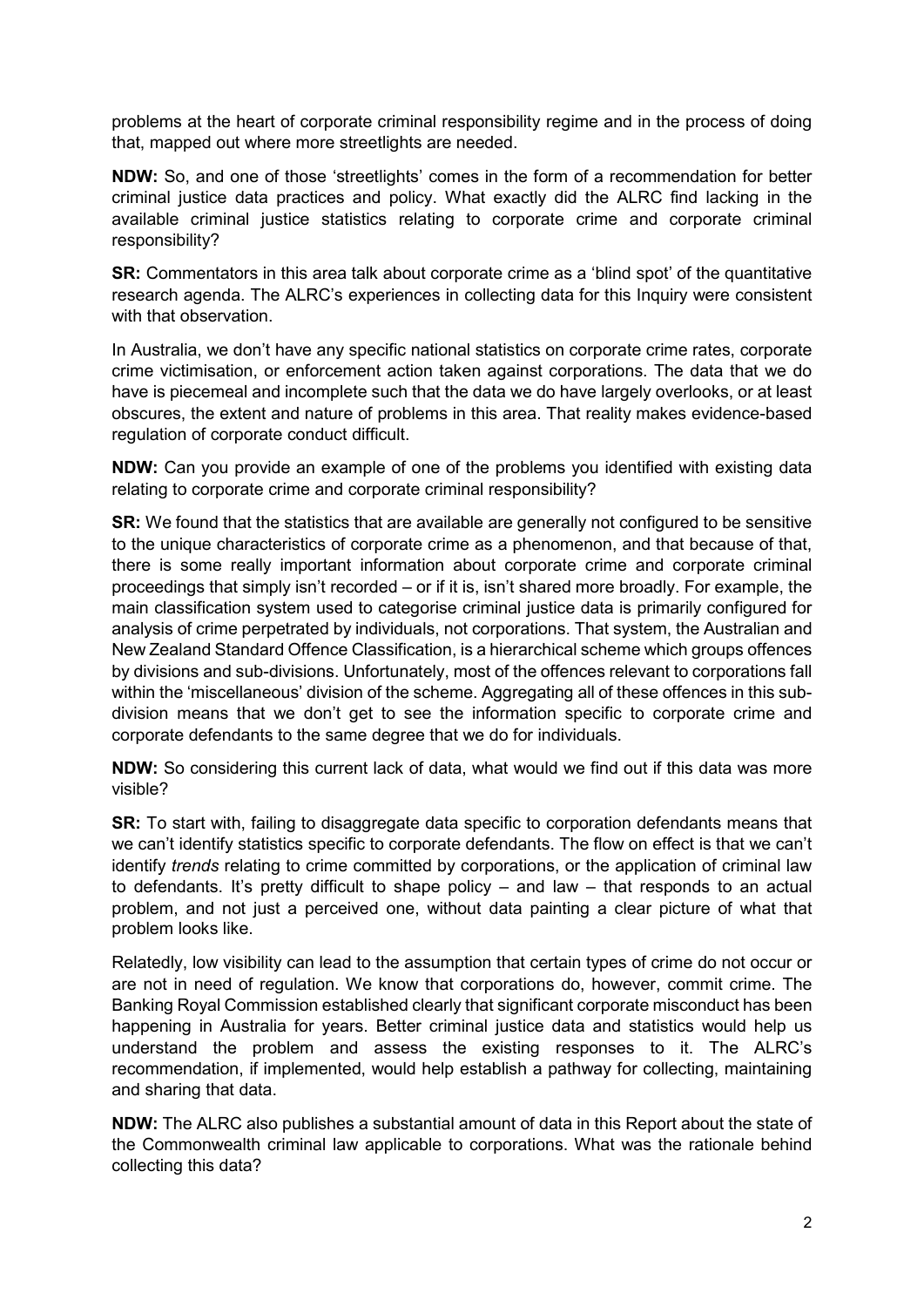**SR:** In many ways, the first question that arises in any law reform process is a simple one: "what actually is the law, and how does it operate?" In the context of corporate criminal responsibility, that required the ALRC identifying *how* and *when* the law currently attributes criminal liability to corporations.

To help paint a picture of the law in relation to each of those questions, the ALRC undertook a review of 25 Commonwealth statutes considered particularly relevant to corporate conduct in Australia. The aim was to identify in each statute the sources of criminal liability—that is, the scope and scale of criminal offences applicable to corporations—and the available methods for attributing such liability to corporations.

The review proved a considerable undertaking and a source of significant insight into the problems in the current law. The key findings are summarised in Chapter 3 of the Final Report and contained in full in Appendix A of the Data Appendices.

**NDW:** When considering the data and Recommendation 1 of the Report, can you walk us through one of the findings?

**SR:** Sure. As the Terms of Reference specifically directed the ALRC to consider the corporate criminal responsibility regime in Part 2.5 of the Commonwealth Criminal Code, that was our starting point for the review. What we found proved foundational to the ALRC's recommendations about corporate attribution. I know that there'll be another podcast in the series unpacking it in a lot more detail, but basically what we're talking about when we refer to attribution is the legal vehicle by which we apply the criminal law to corporations. It allows us to determine how we ascribe conduct and states of mind to a corporation. 'Part 2.5' is supposed to be the default mechanism of doing that. According to the Criminal Code, it applies to every Commonwealth law unless it is expressly excluded. So it would be easy to think that if we are having problems in holding corporations accountable that there must be something wrong with that default attribution mechanism in Part 2.5.

Our review revealed a little bit of a streetlight effect in that argument, however. We found that even though Part 2.5 is by law the 'default' method, it doesn't actually apply under a lot of the criminal law applicable to corporations. In fact, its application is excluded by the majority of the legislation we reviewed. Instead, the statutes we reviewed generally contained alternative legislative attribution methods. For some statutes, there were *multiple* potentially applicable attribution methods.

This finding was important to that first stage of the Inquiry that I spoke about earlier – essentially it helped us to see more of the problem and separate causes from symptoms. For example, it meant that instead of a starting point of "why doesn't Part 2.5 work", we could instead ask questions like:

- "what do these alternative methods of attribution have that Part 2.5 doesn't?"
- "what is the effect of having multiple methods of attribution in practice?"
- "which methods of attribution are used more often and why?"

The ALRC's recommendations about attribution take into account these questions and many more. I think that's what the data does for this Report – it allows more questions to be asked, it lights up more of the street so that we can work out where that key  $-$  or keys  $-$  might be.

**NDW:** Thanks, Sophie. Our next podcast is dedicated to attribution, so that is actually a great place to wrap up our conversation today. We've only had time to delve just beneath the surface in this podcast. For a more thorough understanding of the ALRC's findings from its review of the Commonwealth criminal law, or the data collected about the enforcement of that law, see